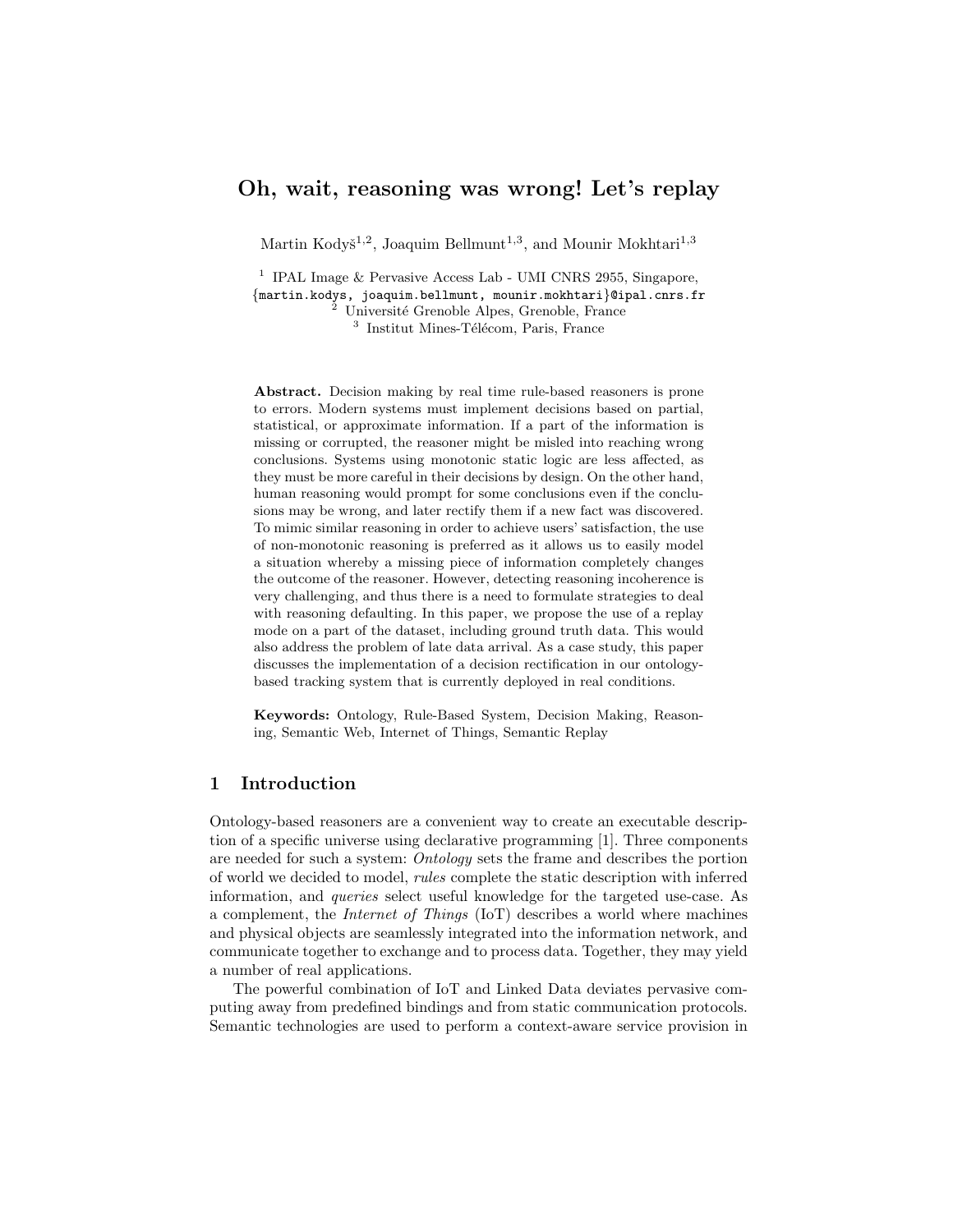smart environments [\[2\]](#page-11-1). Indeed, we referenced four main purposes of these technologies in our use-case: 1. a model of personalised assistance in smart spaces including non-predictable behaviours; 2. integration of all entities of the system, with an environment discovery and configuration mechanism, 3. collaboration between modules of the system based on a shared model and vocabulary, 4. reasoning to create the system's intelligence, based on the three previous points.

Besides, systems using this architecture rely on the information coming from outside, possibly sensor events and it is necessary to handle the uncertainty of the environment. Many of these systems are used to make a decision in real time and never get an opportunity to question this decision. The most common strategy in case of any delayed or missing information is simply to discard it. Obviously, this strategy disables a possibility of taking decisions back. As a result, it may be preferable to use repaired decision to make future suggestions or to enhance the uncertainty handling. We propose a methodology, design and implementation that enables the system to"re-think" and backtrack its inferences. In terms of validation, our approach has been implemented and tested in an IoT Ambient Assisted Living (AAL) platform currently deployed in 23 homes.

In this paper we present an implementation of a reasoning replay in an AAL platform in order to open a discussion on its potential as a new paradigm. In the following section, we compare our work to other projects and concepts. In the next section, we explain our implementation, followed by another section describing achieved results. Then, we discuss the relative significance of this approach, in addition to useful cases of its application. Finally, we conclude with the overall outcome.

### 2 Related Work

"Reasoning replay" is a term that emerged from our platform implementation: it is the mechanism of resubmitting the knowledge to the reasoner in order to include facts omitted because they were unavailable at the moment when the decision making process was performed. Some systems accomplish a similar task without using this term – either because of its triviality (in trace based systems) where the reasoning replay is the key component of the design and the main functionality; or because of little or no added value in real-time systems with critical decision process and dilemmas (e.g. in driver-less cars). Our type of application of activity tracking fits in-between: decision repair is technically possible, and can greatly benefit the user monitoring the activity in real time. In the domain of activity tracking and ontology-based systems, we can find several technological solutions neighbouring our domain.

Trace-driven systems provide an interesting insight into data processing. One of the engines allowing to build such systems is kTBS, "a kernel for Trace-Based Systems" [\[3\]](#page-11-2). It provides a formalisation of a model of a trace, and REST API for storing and querying the data. The data being treated as a trace introduces several interesting concepts. A trace is viewed as a container for observed elements. Instead of a time-stamp, it uses a broader concept of an *origin* that allows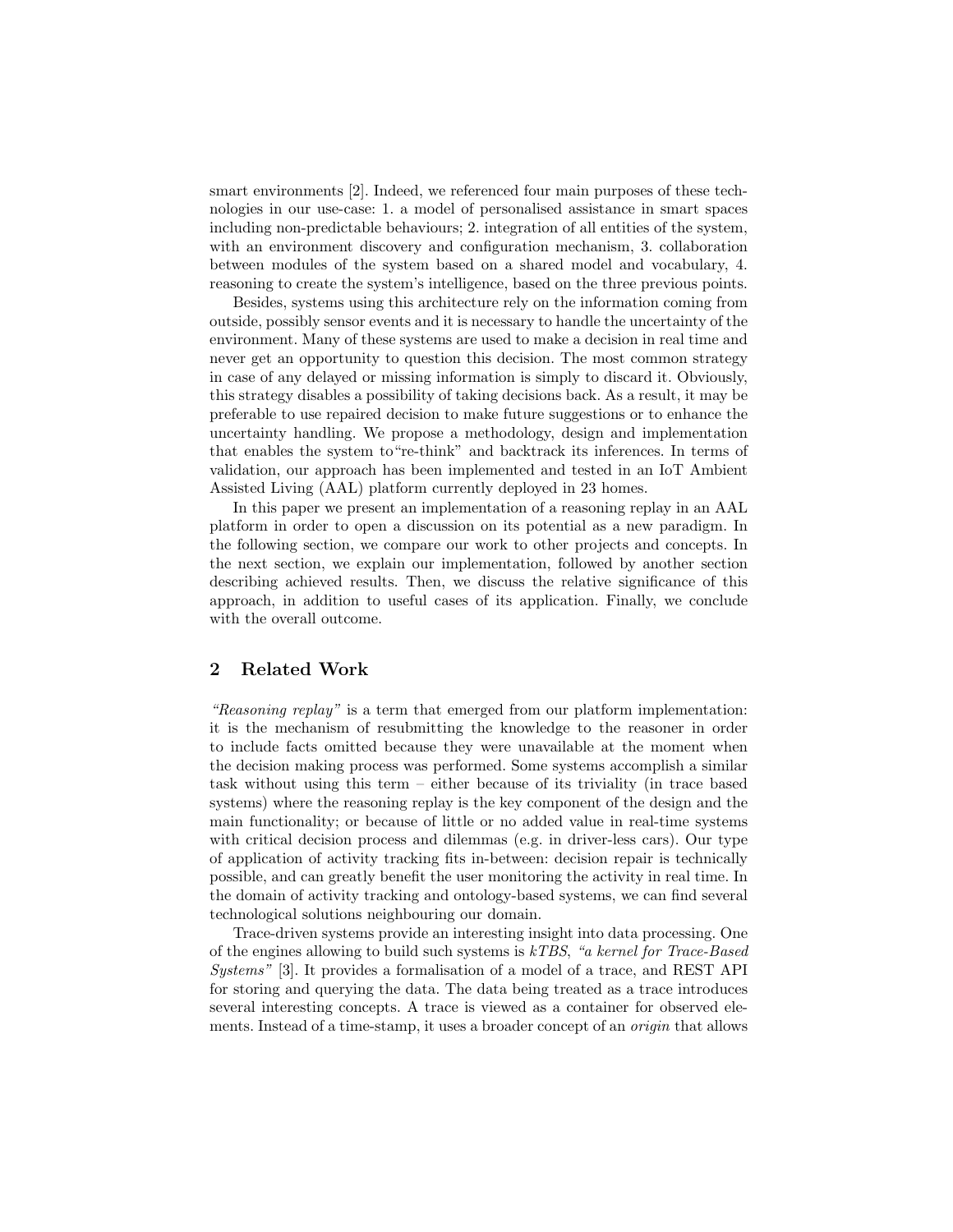reasoning over co-occurrence of elements without time-stamp. Another interesting feature is the differentiation between stored trace and computed trace. This trace-centred approach seems to be compatible with our approaches and we need to investigate the possibility of merging.

Amongst applications built with kTBS, we can mention semantic wiki interaction tracking via a browser plugin described in [\[4\]](#page-11-3). Activity tracking is based directly on computer-collected trace, and they examine the on-line behaviour of the users.

Similar concepts to ours, and their recent evolution are presented in [\[5\]](#page-11-4). The authors offer a full plug & play solution for a "Smart home in a box", although they do not mention any semantic replay, error correction, or processing of delayed events. Another daily activity tracking application is described in [\[6\]](#page-11-5). The traces are post-processed and it does not seem to have any real-time monitoring use case.

Using a different perspective, field of stream reasoning provides a solid formalisation of reasoning over a possibly massive knowledge stream (e.g. sensor events). The last decade displayed intensive efforts summarised in [\[7\]](#page-11-6), notably in querying, benchmarking, and incremental reasoning. Similar to our problem, in [\[8\]](#page-11-7), the authors tackled the issue of updating the knowledge in a non-monotonic reasoner.

# 3 Implementation

In order to assess the suitability of our solution, in this section, we describe our system's context, characteristics, and relevant configuration.

#### 3.1 UbiSmart Platform

The purpose of the platform is to collect *quality of life* indicators, using them to detect risky situations [\[9](#page-11-8)[,10\]](#page-11-9), long-term evolution [\[11\]](#page-11-10), and to enhance the quality of life by an intervention. The main monitored target group is the ageing and frail population, although caregivers can benefit as well [\[12\]](#page-11-11).

To achieve its goals, the platform UbiSmart makes use of standard commercialised sensors producing events, a gateway UbiGate that relays the structured event data to the main component – our **server** written in *Node.js.* Eventually, notifications are sent to other devices as part of service provisioning. The reasoning is situated in the server: Incoming events are stored in a database, translated in triples using Notation3 format, and queued to be processed within the reasoning cycle.

Reasoning cycle Whenever the server is ready to process a queued event, reasoner  $(EYE<sup>4</sup>)$  $(EYE<sup>4</sup>)$  $(EYE<sup>4</sup>)$  is executed with knowledge originating from three ontological layers (as illustrated in Figure [1](#page-3-0) as content of knowledge base, and in Listing [1.1,](#page-3-1) Figure [2\)](#page-4-0):

<span id="page-2-0"></span><sup>4</sup> Euler Yet another proof Engine, <https://github.com/josd/eye>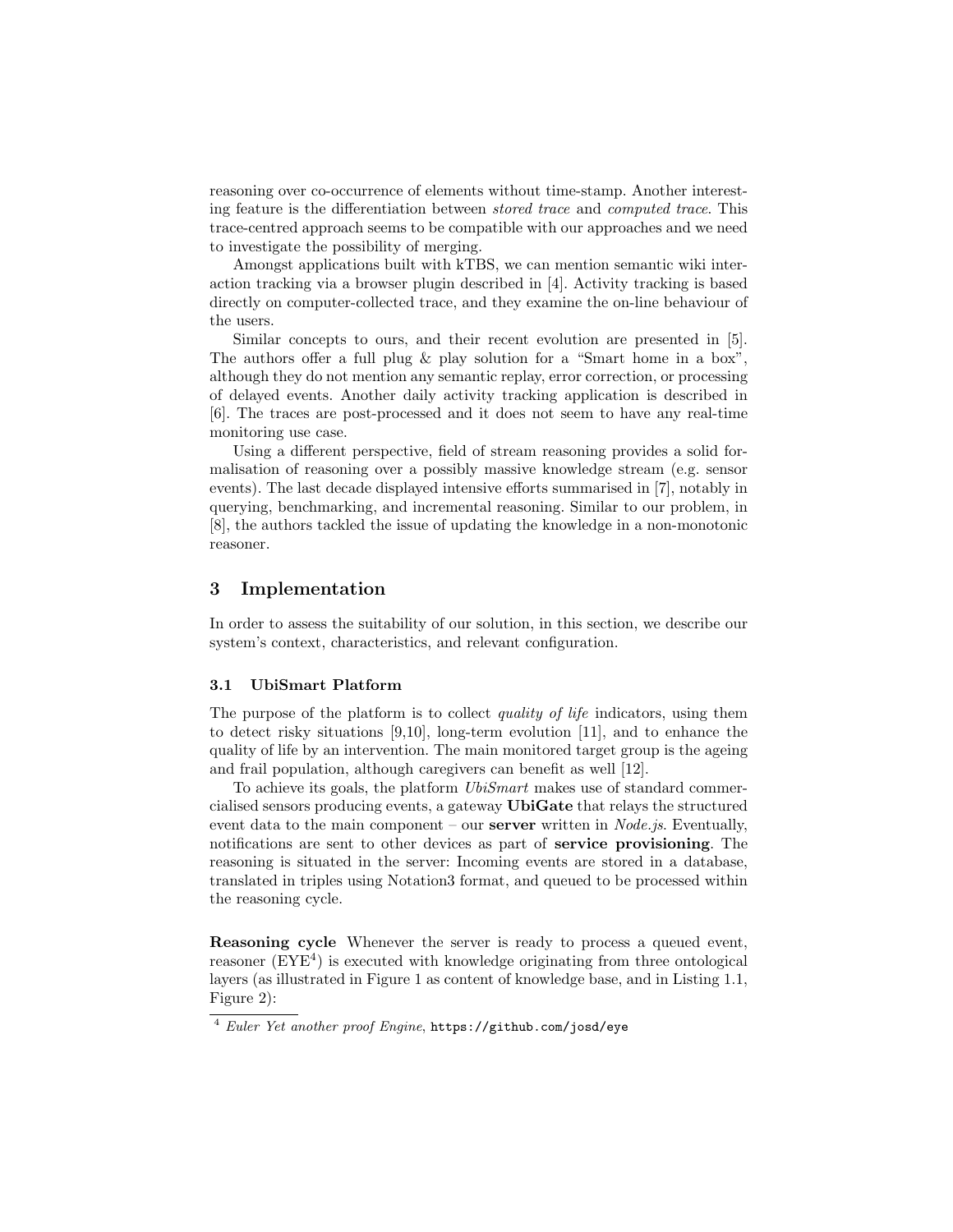

<span id="page-3-0"></span>Fig. 1. UbiSmart framework in three sections. The UbiGate, the Server and the Service Provisioning.

- $-$  Abstract model: Static ontology describing the world that does not change (sensor type associated to its abilities and characteristics, type and description of detectable activities);
- Instance model: Instantiated ontology comprising of persisted information that was instantiated and has current information (e. g. sensor-room associations, durations of previously detected activity, . . . );
- Action: Injected knowledge produced by the sensors or a user interaction.

Using the described knowledge base, we apply rules that bring conclusions about what the user's current activity is, compute new durations, update the persisted information about this instance, and decide what notifications are to be sent. The conclusions are passed to software components performing decided actions. The reasoning cycle ends and waits till next event triggering a new one.

Reasoning context In this paper, we operate with the term "reasoning context". It is simply a set of knowledge elements that are made available from previous reasoning cycles and carry an important message about the events. Reasoning context is volatile because it is not persisted and theoretically can be re-created. Keeping track of the past is useful when we want to reason over past usage of objects. However, restarting the platform have for consequence a loss of this data, as the data is stored only in the RAM.

Origin of semantic components Ontology in our system has been created manually for UbiSmart [\[13\]](#page-11-12), as well as the rules (example in Listing [1.2\)](#page-4-1). They represent a common sense about observations (presence detection in a space, object manipulation) and implied conclusions based on common sense (the person is in the kitchen, preparing some food, receiving a visitor)

<span id="page-3-1"></span>Listing 1.1. Selected triples from a snapshot of knowledge base at the end of a reasoning cycle. We can recognise the origin of the knowledge from 3 different levels of input (mentioned in Reasoning cycle). Each section in the listing needs the knowledge from previous one. Real-time injected knowledge is featuring the "clock event" in the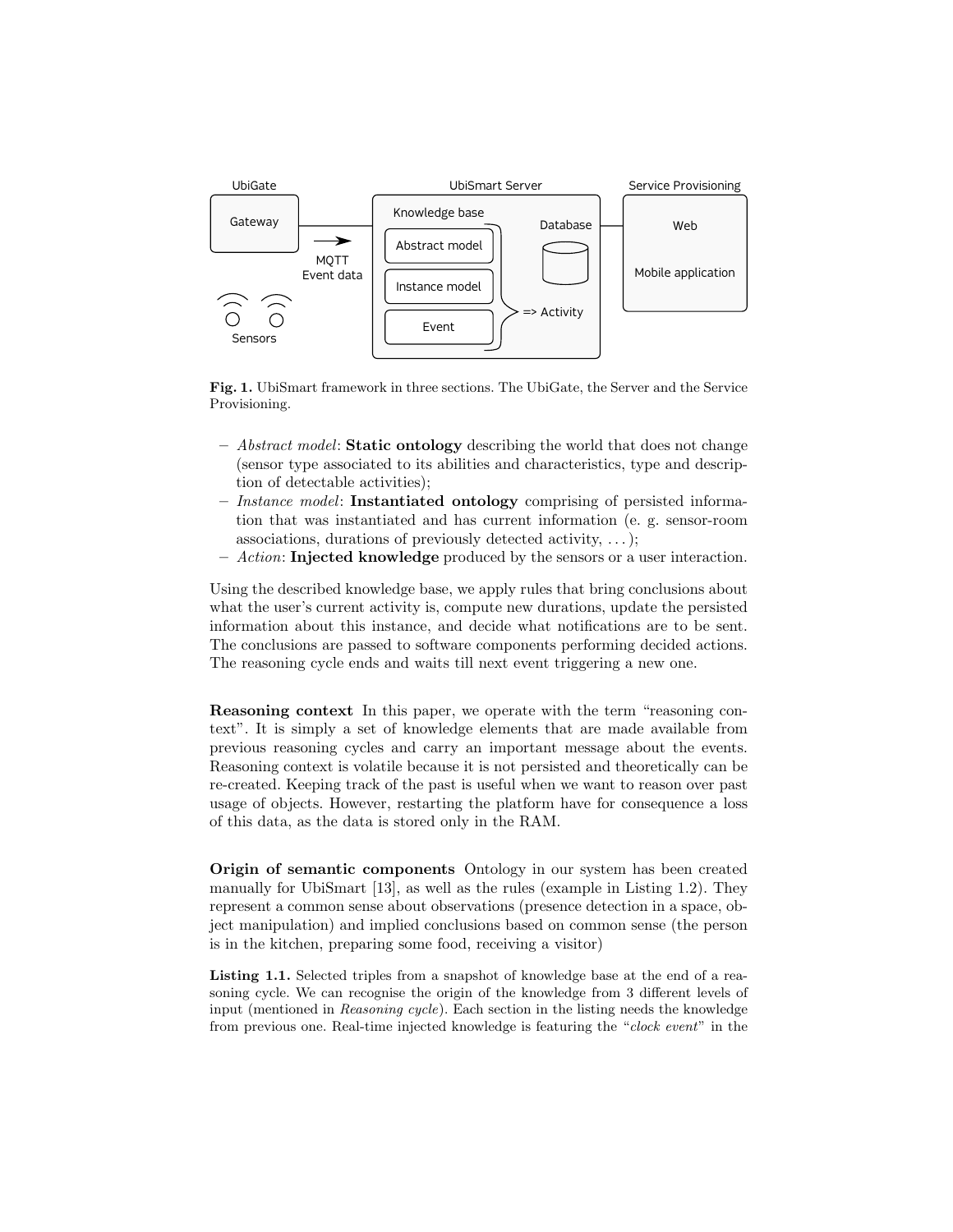reasoning. The part of the output labeled as "conclusions" refers to the triples that are related to our use-case of activity tracking being the highest level that is presented to the end user. Note: Anonymous nodes (e.g.  $\pm$ :b1) that appear in *static ontology* part are generated by inference as we are interested in properties of a state and not in an identitifier for each state.

```
@prefix rdf: <http://www.w3.org/1999/02/22-rdf-syntax-ns#>.
@prefix rdfs: <http://www.w3.org/2000/01/rdf-schema#>.
@prefix xsd: <http://www.w3.org/2001/XMLSchema#>.
@prefix qol: <http://www.ubismart.org/n3/qol-model#>.
@prefix hom: <http://www.ubismart.org/n3/home#>.
# OUTPUT/INPUT originating from Static ontology:
hom:house a qol:House.
hom:johndoe a qol:Resident;
 qol:residentIn hom:house.
hom:bed qol:locatedIn hom:house.
hom:nap a qol:Activity.
hom:livingroom a qol:Livingroom.
hom:SleepMatSensor rdfs:subClassOf qol:Sensor.
hom:SleepMatSensor qol:hasPossibleState _:b1.
hom:SleepMatSensor qol:hasPossibleState _:b2.
_:b2 qol:hasValue "bed_empty".
_:b1 qol:hasValue "bed_occupied".
_:b1 qol:indicateUse "true"^^xsd:boolean.
_:b2 qol:indicateUse "false"^^xsd:boolean.
# OUTPUT/INPUT originating from Persisted knowledge:
hom:sensor_sleepmac_b8 rdf:type hom:SleepMatSensor.
hom:sensor_sleepmac_b8 qol:attachedTo hom:bed.
# OUTPUT/INPUT originating from Real-time injected knowledge:
hom:clock qol:hasValue "2017-07-20T17:41:02+08:00"^^xsd:dateTime.
hom:sensor_sleepmac_b8 qol:hasCurrentState _:b1.
# OUTPUT Computed knowledge
hom:bed qol:lastUsed "2017-07-20T17:31:02+08:00"^^xsd:dateTime.
hom:sensor_sleepmac_b8 qol:lastUpdate "2017-07-20T17:41:02+08:00"^^xsd:dateTime.
hom:clock qol:lastUpdate "2017-07-20T17:41:02+08:00"^^xsd:dateTime.
hom:johndoe qol:detectedIn hom:livingroom.
hom:johndoe qol:inRoomFor "6213.0"^^xsd:decimal.
hom:livingRoom qol:motionMeasured "0"^^xsd:integer.
# OUTPUT Computed knowledge Conclusions important for the end user: activity tracking
hom:johndoe qol:believedToDo hom:nap.
hom:johndoe qol:doesActivitySince "2017-07-20T17:31:02+08:00"^^xsd:dateTime.
```


<span id="page-4-1"></span><span id="page-4-0"></span>Fig. 2. Visualisation of the knowledge base in Listing [1.1.](#page-3-1)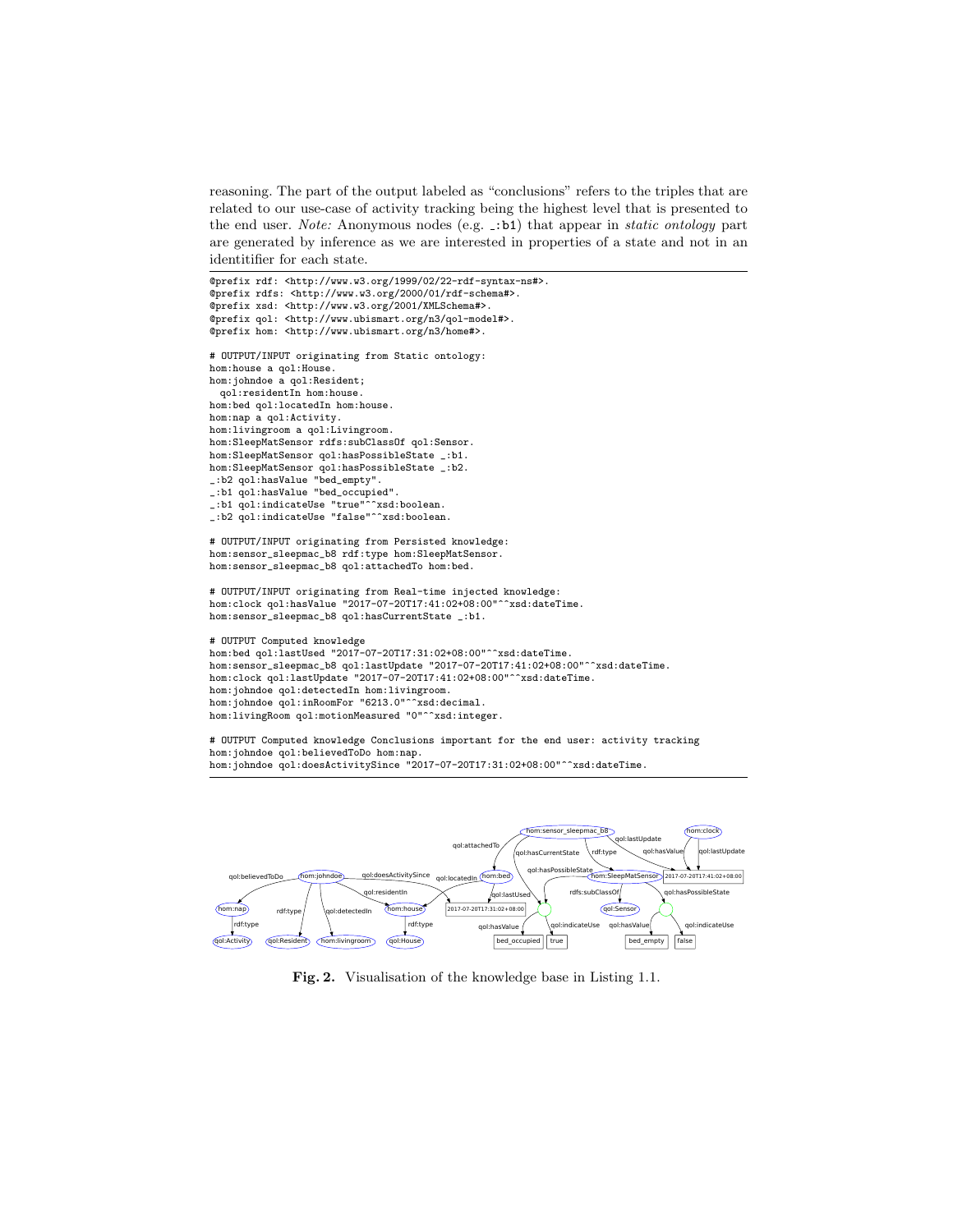**Listing 1.2.** Example of activity detection rule: "nap" activity gets  $\lambda$  more points if the user is detected in a livingroom for 600 or more seconds and motion was measured less than twice (within last 300 seconds). Generally, the rule-based scoring system (not detailed in this paper), selects the activity having the highest score to become the object of a Computed knowledge Conclusions triple hom:johndoe qol:believedToDo [] If there are too many activities with a similar score, then no activity is inferred.

```
@prefix qol: <http://www.ubismart.org/n3/qol-model#>.
@prefix hom: <http://www.ubismart.org/n3/home#>.
@prefix math: <http://www.w3.org/2000/10/swap/math#>.
{?u qol:detectedIn ?r. ?r a qol:Livingroom. ?u qol:inRoomFor ?d. ?d math:notLessThan 600. ?r
     qol:motionMeasured ?m. ?m math:lessThan 2} => {hom:nap :getScore 4}.
```
### <span id="page-5-0"></span>3.2 Requirements

Some assumptions are necessary in order to apply enhancements.

- Decision is an inference conclusion. The most obvious requirement is that the decision is a subset of inferred knowledge, e.g. all objects of a triple :Reasoner :concludes ?conclusion.
- Independent cycles of iterations. The system works in cycles, a cycle is composed of one call or of a sequence of calls to a reasoner. The number of iterations within a cycle is supposed to guarantee the stability of conclusions. It depends on the complexity and the order of rules. Usually, the output of previous iteration is used as the input of the following one.
- Time independence. The system must not depend on the processor's clock. All time-related computation must take inputs from a virtual clock that emulates the processing in the past. Time-related context must be entirely provided from the input parameters.
- Full context available. Not only all of the events but also the reasoning context must be fully available for each cycle, otherwise, only full replay is possible. Usually, a database may contain significant snapshots is needed, otherwise, replay would be needed from the beginning of the last restart.

#### 3.3 Initial Situation

In this section, we detail some aspects of our system that is necessary to understand our implementation.

No repair strategy Our system performs a decision making process to infer the activities of a person. Inputs are events from various sources (remote sensor events, user interaction, and open data). Figure [3](#page-6-0) illustrates the inputs, events, and main outputs, activities. In our real deployment, recurrent problems impacted the output: events were blocked on the gateway and could not reach our reasoner due to a connectivity problem, gateway malfunction, or temporary unavailability of the server intercepting the data. The system was not able to deal with delayed data. The information that eventually reached the server or could be extracted from backed up local copies of the data was not included in reasoning. The deployed strategy was to discard (ignore) delayed events.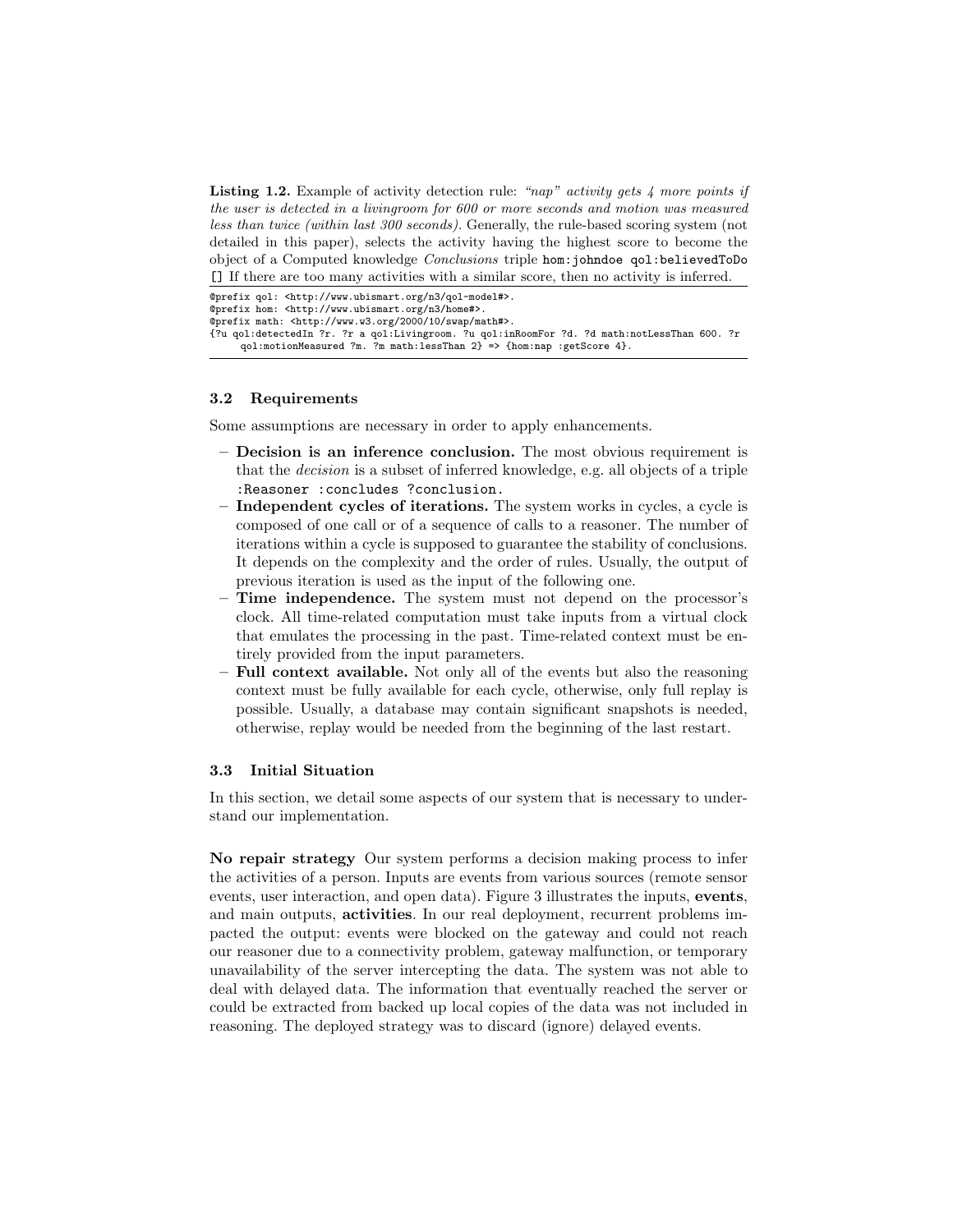<span id="page-6-1"></span>

<span id="page-6-2"></span><span id="page-6-0"></span>Fig. 3. Data visualisation in UbiSmart platform: [\(a\)](#page-6-1) sensor events plotted in time, same colour denotes the same kind of event; [\(b\)](#page-6-2) activities inferred from sensor events in [\(a\)](#page-6-1)

Time-awareness and "clock event" Our reasoning needs to take into account the time flow. To achieve it, we use the fact that events trigger a new reasoning cycle and carry the information about the time. To take care of the cases when the delay between the events is too long, we set a timer. If no event arrives, we issue a special volatile "clock event". As any other event, it resets the timer and launches a new reasoning cycle. This way, we guarantee a minimum time resolution for the time dependent activity detection (if the person is in a room for more than 30 minutes and last sensor event happened 20 minutes ago, we can infer that the person might have fallen). In addition, within the cycle, we are able to compute durations and trigger time-related actions (e.g. notifications). Setting the timer delay to shorter period gives higher time resolution but also may create a processing overhead. Unlike "real" events, "clock events" are not persisted. A representation of a "clock event" in the knowledge base is shown in Listing [1.3.](#page-6-3)

<span id="page-6-3"></span>

|                                                                   | <b>Listing 1.3.</b> A "clock event" representation in knowledge base |
|-------------------------------------------------------------------|----------------------------------------------------------------------|
| hom:clock qol:hasValue "2017-07-22T18:36:06+08:00"^^xsd:dateTime. |                                                                      |

In terms of kTBS, recorded events are stored trace and the union of recorded events and "clock events" is computed trace of first order. The activities inferred are computed trace of second order.

#### 3.4 Modifications

Fundamentally, requirements (Section [3.2\)](#page-5-0) were respected, only time-independence had to be implemented. Initially, system was time-dependent and every event got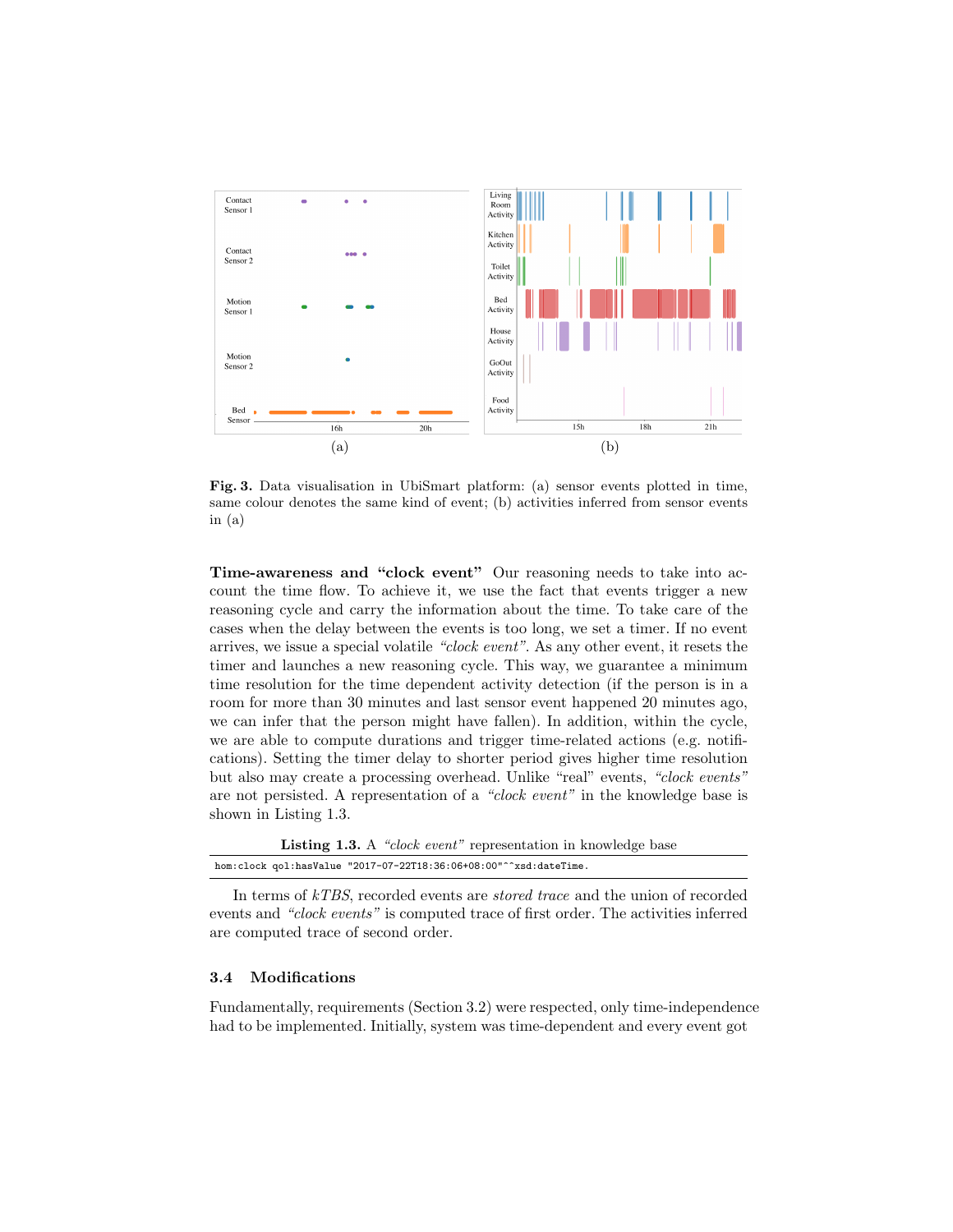evaluated at its arrival time using the server machine's system time to provide current time. This time measure was used to compute the duration of activities, quantity of movement of the person and other indicators.

Replacing the system time by the time included in every "clock event" with an optional delay of arbitrary one second (in order to get non-zero duration activities) fulfilled the requirement of time-independence.

Automatic clock event has to be disabled during the replay. As every regular event starts a timer for an automatic *clock event*, we added a replay tag on all events prepared for replay. This property is used to discriminate and omit the replayed events, so that they are not duplicated in the event database and they do not trigger the automatic clock. If a new event (not a part of replay) enters the queue, the timer for clock events will naturally resume.

# 4 Results

Our implementation yielded following results and observations that prove the feasibility of the approach, and underline some issues and open problems.

Parameters For the actual replay test, we used a dataset containing 22034 events covering 84 days of event data. After completing the dataset with 105 138 generated clock events indicating the points in time when the evaluation should take place, we obtained the total of 127 172 events to be replayed. The "clock events" were generated in the same way as the system would generate them in real-time mode: if the gap between two consequent events is more than 30 seconds, a "clock event" is inserted every 30 seconds in-between. Scheduling of clock events is illustrated in Listing [1.4.](#page-7-0)

<span id="page-7-0"></span>Listing 1.4. Example of scheduled events (in JSON format) with replay tag, showing 30-second delay of the inserted clock event.

```
{
       "date": "2017-07-20T21:31:23.000Z",
       "house": 101,
       "sensor": "sleepMac_b8",
"value": "Bed_Occupied",
       "id": 708409,
       "createdAt": "2017-07-20T21:31:23.000Z",
"updatedAt": "2017-07-20T21:31:23.000Z",
       "replay": true
},
{
       "event": "clock",
       "date": "2017-07-20T21:31:53.000Z",
       "replay": true
}, ...
```
This "clock event" timer parameter was chosen by tests with different values: with 10 seconds, the number of events was too high and with 10 minutes (600 seconds), the resolution of resulting reasoning was too low to activate rules that are capturing activities shorter than 10 minutes. As the event data came from the real deployment, we already had a dataset to compare with – the real-time inference. The parameters differences are summed up in Table [1.](#page-8-0)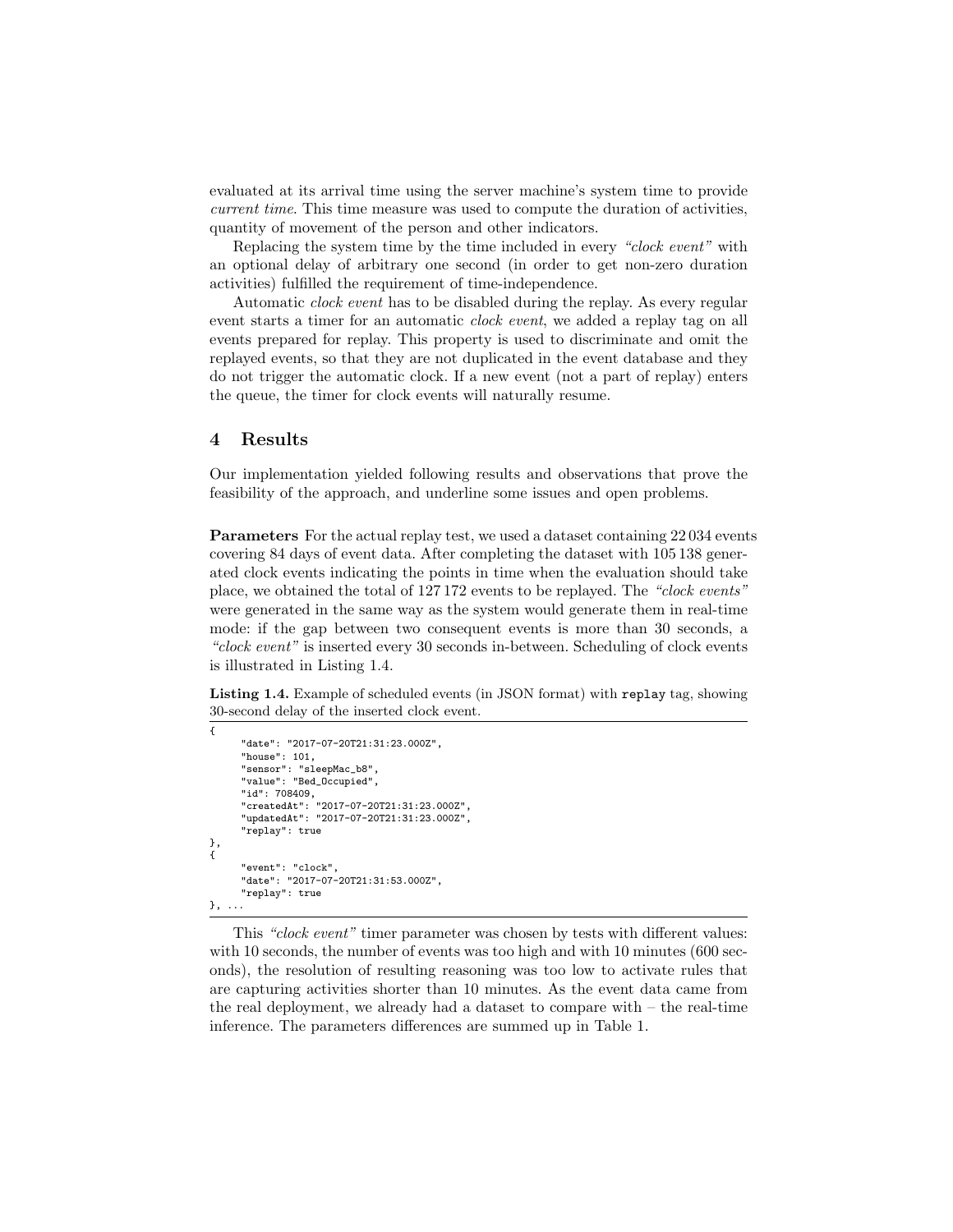| Parameter                   | Real-time reasoning                                                      | Replay        |
|-----------------------------|--------------------------------------------------------------------------|---------------|
| "Clock event" timer         | $\parallel$ 10 minutes                                                   | $ 30$ seconds |
| max. spacing between events |                                                                          |               |
|                             | Delay between event time and delay between event time-stamp and 1 second |               |
| current time variable       | hardware clock at processing time                                        |               |
| Activity change             | nap                                                                      | occupied      |

<span id="page-8-0"></span>Table 1. Parameters for real-time run and for replay.

Execution The process was executed on x86 64 architecture virtual host with 2 400 MHz CPU. It took 78 hours and 58 minutes to complete (using 63 hours and 12 minutes of processor time) in our UbiSmart platform built with Node.js.

Observations Resulting activities have been compared to a running instance in real time. The differences were observed and are illustrated in Figure [4.](#page-9-0) The expected differences that the replay displays are as follows:

- 1. higher activity granularity (darker colour indicates more short activities),
- 2. new activities previously undetected (nap between 00:00 and 03:00),
- 3. overflowing activities (18:00 to 20:00 nap, where it was not supposed to be detected).

# 5 Discussion

The results suggest several questions around the proposed approach and its possible future.

### 5.1 Shall We Replay?

As it can be clearly seen in the execution details in previous section, the replay is very resource intensive. Therefore, strategies for partial replay have to be considered for more effective resource use. For example, store checkpoints of current state regularly and resume at a checkpoint to make it more efficient. However, depending on the ontology, the decision taken in the past can have impact deeply in the future. The question of handling such cases remains open.

We can distinguish two main motivations for such a replay: enhance the resulting dataset or enhance the decision process. For instance, in the first case, the priority is to provide the best results even if they come later; the second case might consider delaying certain decisions or make them more fuzzy if a certain type of data tends to arrive late. These two points of view are mutually compatible, and can lead to a richer event handling and greater user satisfaction.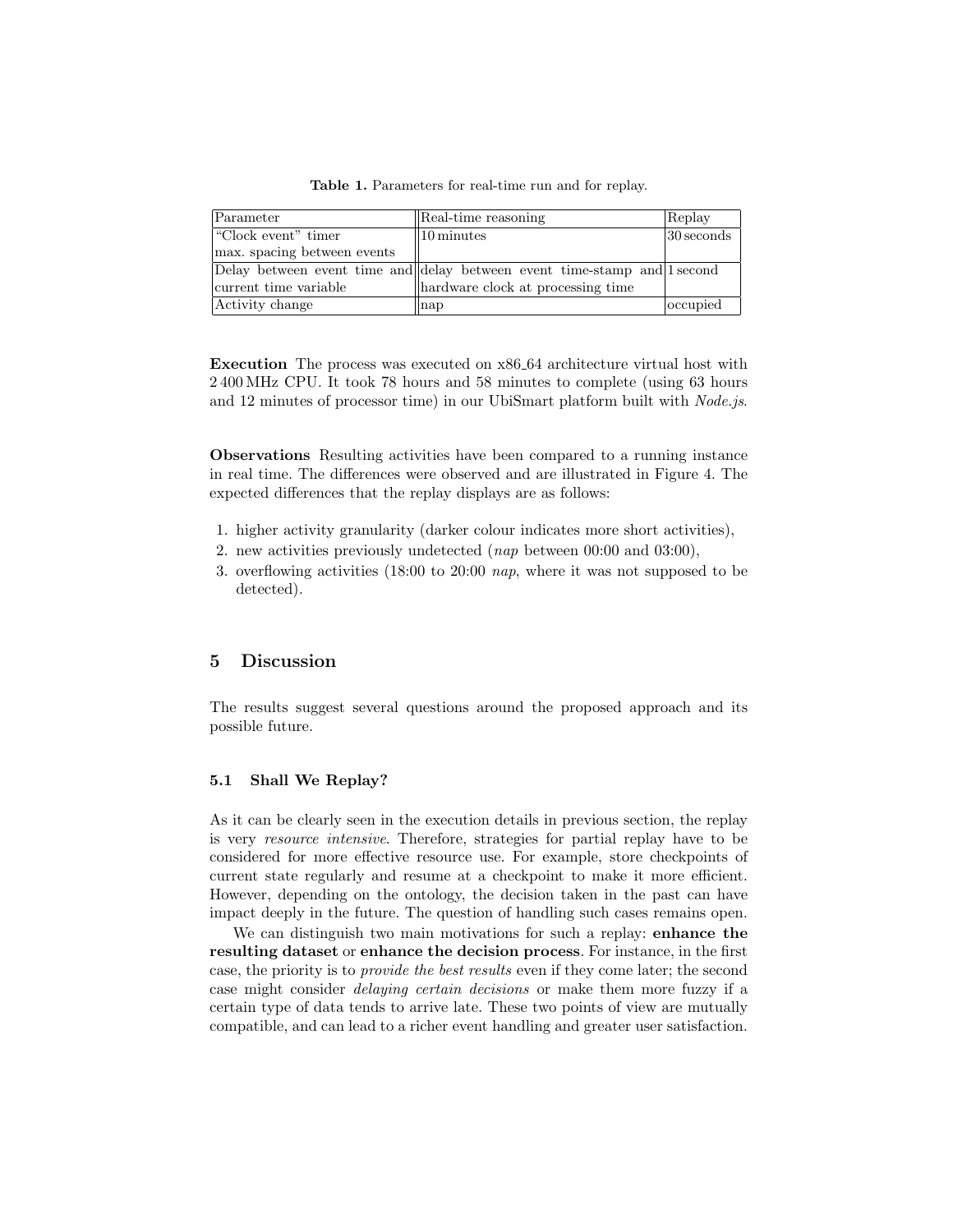

<span id="page-9-0"></span>Fig. 4. Samples of inferred activities from the same set of events. Upper graphics is real-time inference, lower image is replay with shorter timer duration. Minimum width of an activity representation is set to 5 pixels so that short events are visible. If events are too close they visually overlap and appear in darker colour.

#### 5.2 Result Management

Replay implementation also opens a question about what to do with the old decisions. Shall we just replace them? If we keep them, how many layers of replay?

For our system, we decided to keep the older decisions in order to: keep track of the state of the system in the past (we have to know what an observer might have seen when looking at the system). This can also be used for a differential analysis. We label previous decisions as "disabled by [a reference to a new decision]". As for our use-case, the optimal solution is to keep the oldest decisions and the newest one. It allows us to explain why the notification was sent without confusing the end user (caregiver) with too many versions of what the activity might have been.

### 5.3 Impact on Our Platform

In our case, the replay implementation helped to point out the difference between an uninterrupted operation of the platform during the replay and the case when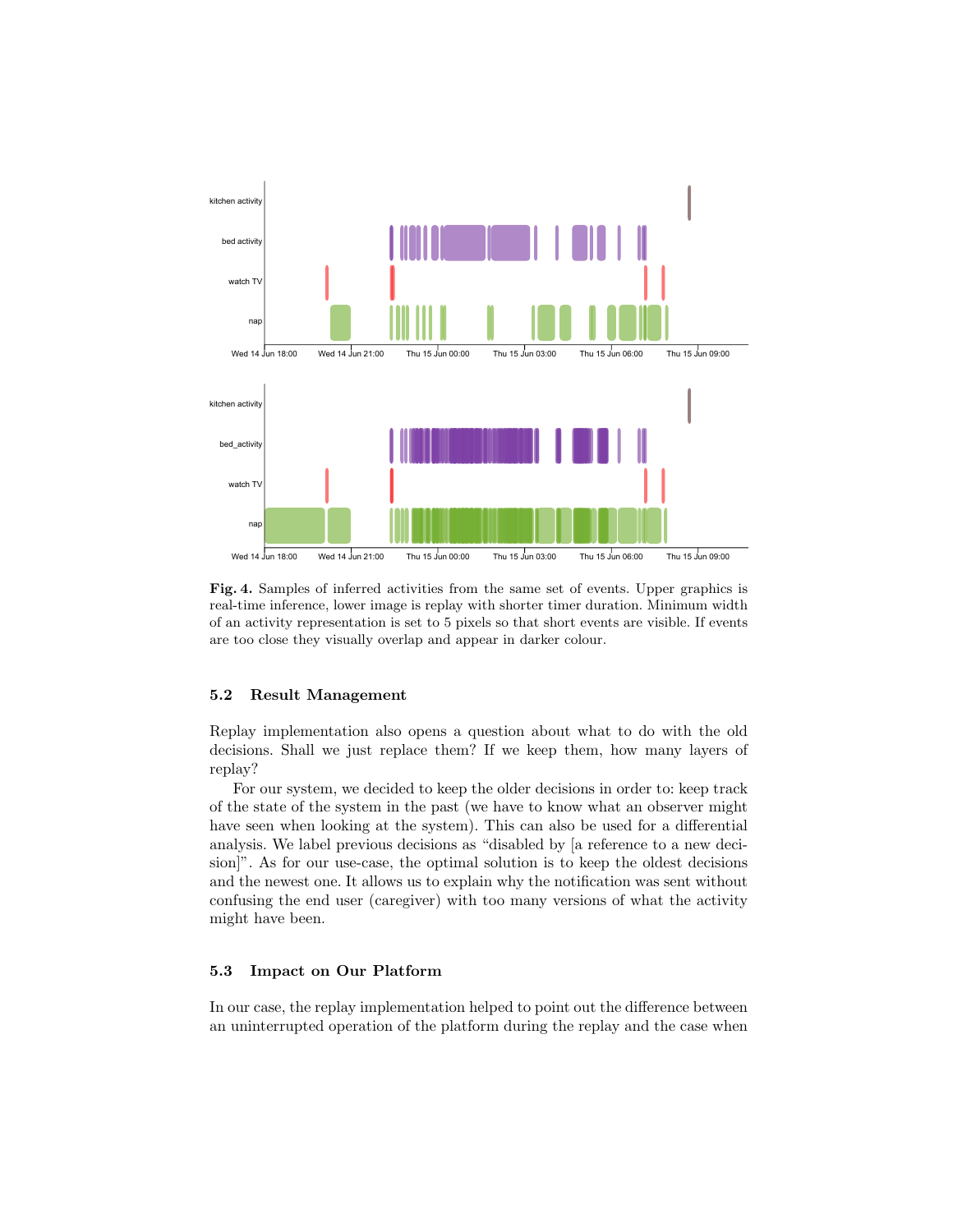the platform is interrupted and restarted. When the platform is restarted, we may lose some context information. Replay allows us to test these differences.

Another observation exposes some issues with previous implementation and brings a solution. It depended on the time when the event was effectively evaluated within the reasoner. In the case of processor overload, e.g. unrelated heavy processing on the server, the events queued and were processed much later. We were computing the duration of an activity as the time difference between the current machine time, and the first in an uninterrupted series of the same event. As a consequence, the activities appeared to have a longer duration than they actually had. Another reason of discrepancies was the misalignment of the clocks of event producer and consumer where we could get negative duration of an inferred activity.

Particularity of the execution was its non-uniformity in time. In the beginning, the execution pace was quick and at around two cycles per second. In the middle, the pace slowed down to as low as 2 minutes per cycle. At the end, the execution resumed a quick pace at one cycle per second.

### 5.4 Possible Development

For future development, we consider these topics: "dynamic replay", when an event arrives late, roll back the events and replay; "real resume", context conservation during of platform restart; "progress monitoring" to show how the replay performs as part of other user interface replay management; "augmented visualisation" when the platform is confronted with a replayed information, serve it to the end user (caregiver).

# 6 Conclusion

In this paper, we explained our motivations for a semantic replay. We implemented and tested it in an existing Ambient Assisted Living platform. We demonstrated that activity tracking is a domain where this approach has some potential, in particular, because of the availability of unused data. We believe that the replay paradigm can bring useful insights for other systems as well, in the case of real time user-oriented systems, such as care-giving. Additional motivation is driven by users' needs to understand why a false alarm was triggered while being able to see a correction.

Even if it is clear that discarding events is the simplest strategy, the benefit of replay approach is highly case-dependent. Therefore, we believe that a discussion about this topic can be very enriching.

As any other feature, it makes sense to implement it only in certain conditions. In our case, the recalculation cost is high but its benefits are higher, and we believe the process can be enhanced and be made more efficient in case of partial replay.